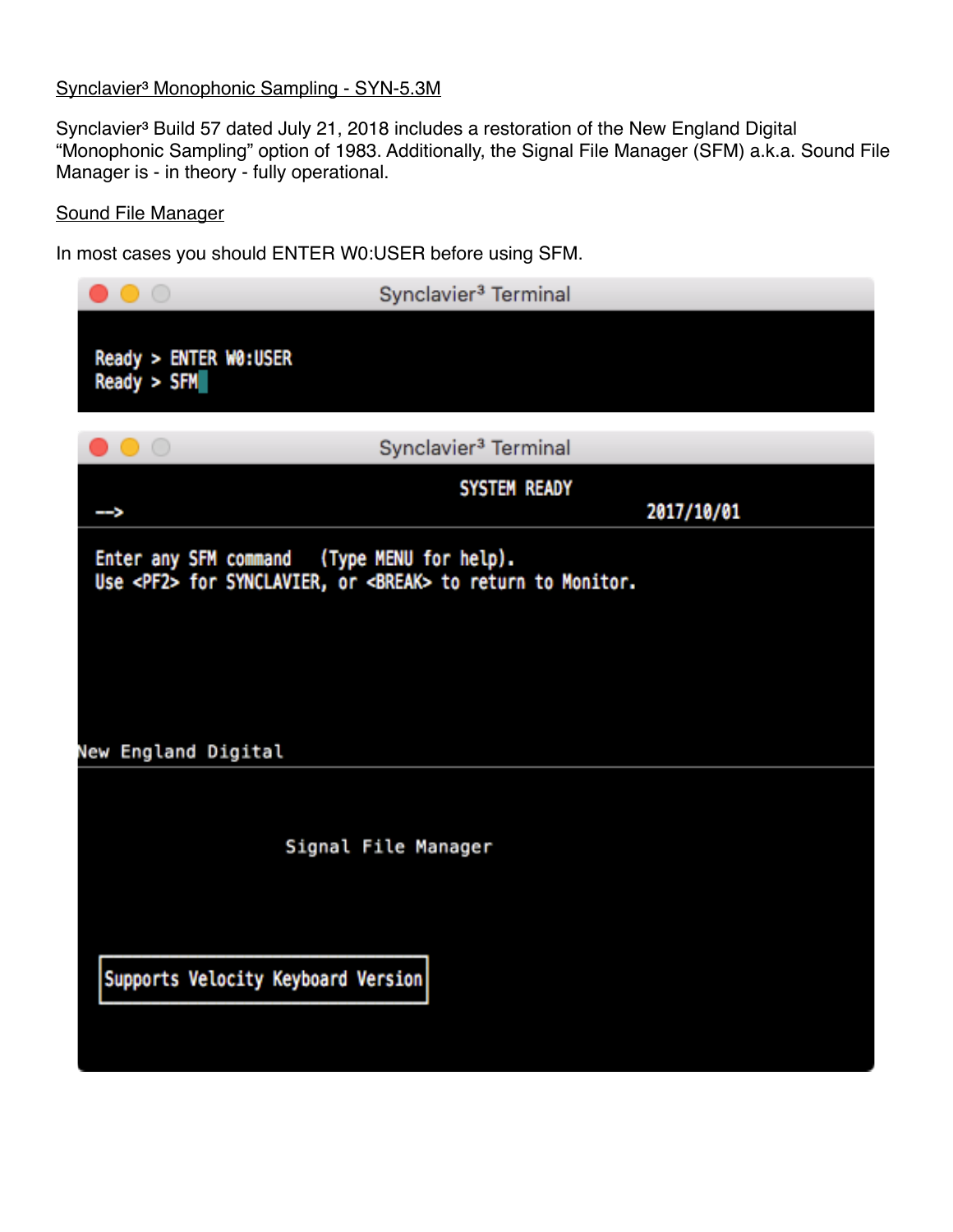| $\left(\begin{array}{c} \end{array}\right)$                                                                                                                                                                                                                    |                                                                                                                                                                                                                                                    | Synclavier <sup>3</sup> Terminal                                                                                                                                                                                                                           |
|----------------------------------------------------------------------------------------------------------------------------------------------------------------------------------------------------------------------------------------------------------------|----------------------------------------------------------------------------------------------------------------------------------------------------------------------------------------------------------------------------------------------------|------------------------------------------------------------------------------------------------------------------------------------------------------------------------------------------------------------------------------------------------------------|
| --> menu<br>-->                                                                                                                                                                                                                                                | OK                                                                                                                                                                                                                                                 | Use <pf2> for Synclavier,<br/>or <break> to return to Monitor</break></pf2>                                                                                                                                                                                |
|                                                                                                                                                                                                                                                                |                                                                                                                                                                                                                                                    | List of valid commands                                                                                                                                                                                                                                     |
| EXIT<br><b>CATALOG</b><br><b>CREATE</b><br><b>ENVELOPE</b><br>0LD<br><b>DUPLICATE</b><br><b>SAVE</b><br><b>UNSAVE</b><br>SPECTRAL-DISPLAY<br>SYMBOL-CATALOG<br><b>LABEL</b><br><b>UNLABEL</b><br><b>DISPLAY</b><br><b>CENTER</b><br><b>PLAY</b><br><b>MENU</b> | <b>LINE-MODE</b><br>LEFT<br><b>ENTER</b><br><b>MARK</b><br><b>EXTRACT</b><br>SET<br><b>PRINT</b><br><b>CONVOLVE</b><br><b>CORRELATE</b><br><b>ZERO</b><br>ADD<br><b>CAPTION</b><br><b>SEARCH</b><br><b>PATCH</b><br><b>TEST</b><br><b>RESAMPLE</b> | <b>RENAME</b><br><b>EDIT</b><br><b>MODULATE</b><br><b>RECOVER</b><br><b>AUTOCORRELATE</b><br><b>IMPULSE-RESPONSE</b><br><b>CEPSTRUM</b><br><b>OVERLAY</b><br>SONOGRAPHIC-DISPLAY<br><b>REVERSE</b><br><b>DIRECTORY</b><br><b>SYNTHESIZE</b><br><b>LOOP</b> |

The basic commands are OLD (to call up a sound file), PLAY (play a sound file), and CREATE (to record or synthesize a sound file).

An ambitious and serious user may peruse the **SFMCAT** source code on GitHub and develop greater documentation about the available commands. The file 27-INPUT is the main command line interpreter.

The keyboard-triggered playback of sound files may or may not be operational in SFM. Instead, use the SYN-5.3M Real Time Software described below.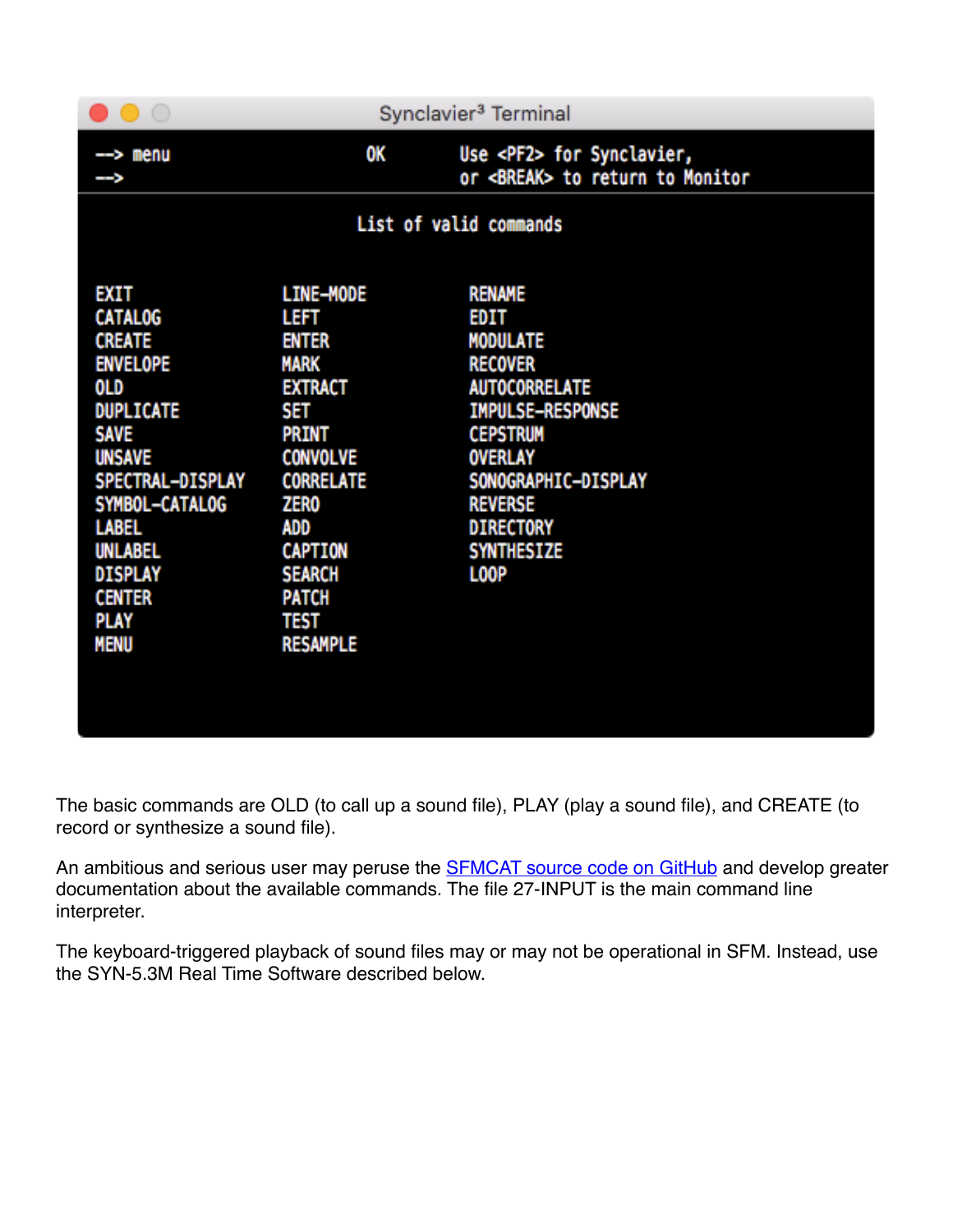## SYN-5.3M Real Time Software

SYN-5.3M recreates the Monophonic Sampling option.



The "Sound File Directory" is named "Mono Sound Directory" in the Monophonic Sampling Build.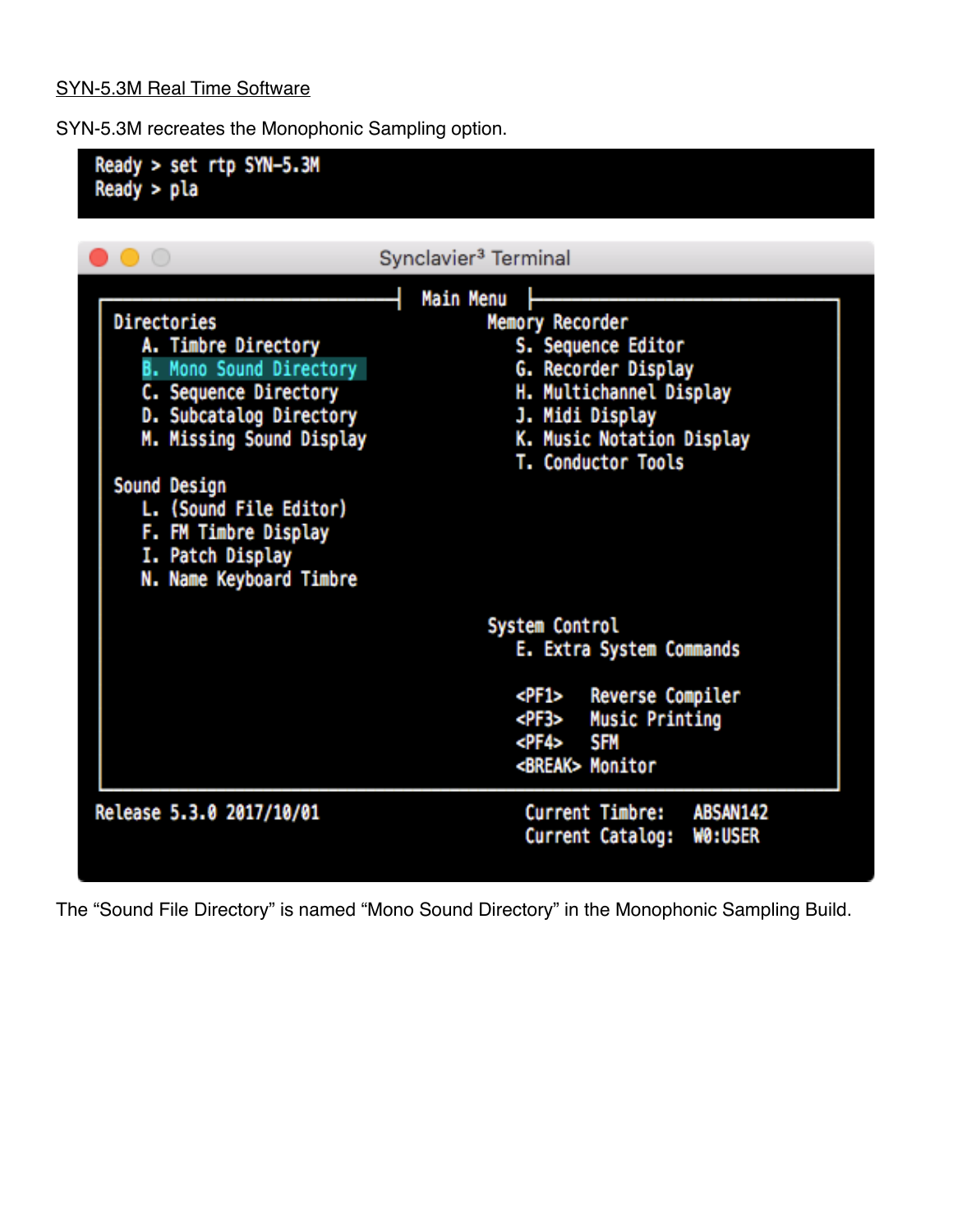Sound files can be selected from the B Page Sound File Directory.

|                                                                    |                                                                          |                                         | Synclavier <sup>3</sup> Terminal        |                                                                                                                |                             |                                                                                                                                      |                      |   |  |  |  |
|--------------------------------------------------------------------|--------------------------------------------------------------------------|-----------------------------------------|-----------------------------------------|----------------------------------------------------------------------------------------------------------------|-----------------------------|--------------------------------------------------------------------------------------------------------------------------------------|----------------------|---|--|--|--|
| SOUND<br><b>DEVICES:</b><br>$\mathbf{1}$<br>2<br>3                 | <b>FILE DIRECTORY</b><br>Optical Disk<br><b>WO:USER</b><br>W0 :<br>4 W1: | SORT:<br><b>FUNC:</b>                   | A<br>в<br>$\mathsf{c}$<br>J             | $\overline{x}$ $\overline{y}$ Clear<br>By Files Only SHOW:<br>By Cats/Files<br>By Cats Only<br><b>Audition</b> | E<br>F<br>G<br>н<br>L.      | Update<br>D Caption<br>Length in SECONDS<br>Length in MEGABYTES<br>Length in SECTORS<br>Loops $\boxed{1}$ Poly Bin<br>Long Filenames | M                    | ▬ |  |  |  |
| Contents of Volume NED-TL3<br>:ABS41<br>ABSC#241<br><b>: ABS42</b> | <b>ABSCN141</b>                                                          | ABSD#341                                | ABSFN241                                | ABSG#141                                                                                                       | <b>ABSGN341</b>             |                                                                                                                                      | NPRT?                | ♤ |  |  |  |
| ABSAN142<br><b>ABSF#142</b><br>: ABS43                             | ABSAN242<br><b>ABSGN242</b>                                              | <b>ABSBN142</b><br><b>ABSGN342</b>      | ABSDN242<br>ABSGN442                    | <b>ABSDN342</b>                                                                                                | <b>ABSDN442</b>             | <b>ABSEN142</b>                                                                                                                      | <b>ABSEN242</b>      |   |  |  |  |
| ABSAN243<br><b>:BCL01</b>                                          | ABSAN343                                                                 | <b>ABSBN143</b>                         | <b>ABSEN143</b>                         | <b>ABSEN243</b>                                                                                                | <b>ABSEN343</b>             | <b>ABSF#143</b>                                                                                                                      | <b>ABSGN343</b>      |   |  |  |  |
| <b>BCLA#101</b><br>BCLCN401<br>BCLFN301<br><b>:BCL02</b>           | <b>BCLA#301</b><br><b>BCLD#101</b><br>BCLGN101                           | BCLAN101<br><b>BCLD#201</b><br>BCLGN201 | BCLAN201<br><b>BCLD#301</b><br>BCLGN301 | BCLAN301<br>BCLDN101                                                                                           | <b>BCLC#301</b><br>BCLDN201 | BCLCN201<br>BCLFN101                                                                                                                 | BCLCN301<br>BCLFN201 | ₹ |  |  |  |
| Current Catalog:<br>WO:USER                                        |                                                                          |                                         |                                         |                                                                                                                |                             |                                                                                                                                      |                      |   |  |  |  |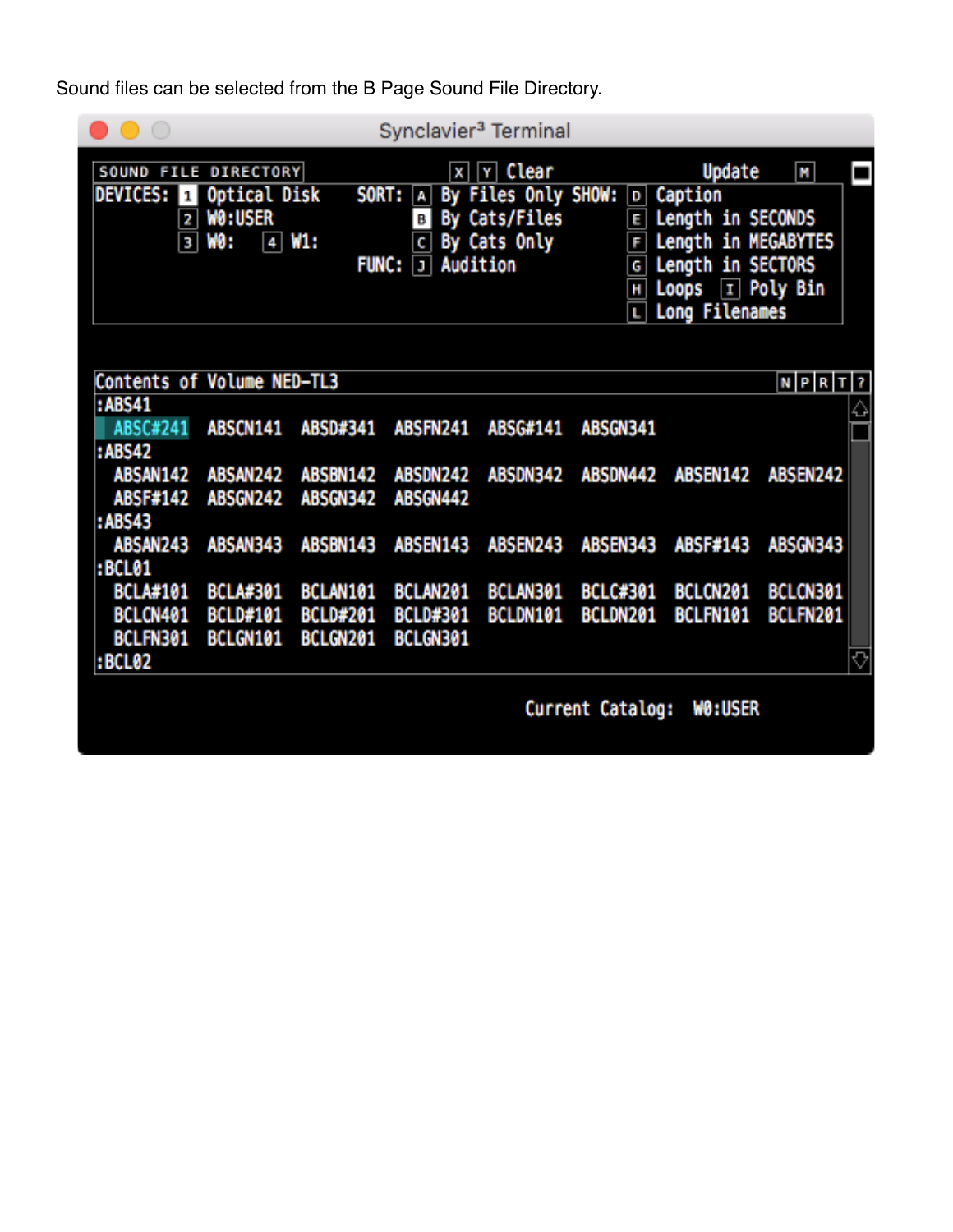Additionally, Patches can be constructed from the I Page Sound File "Patch" display.

|                                                           | Synclavier <sup>3</sup> Terminal                                                                                                                                                                                                                                                                                                                                                                                                                             |
|-----------------------------------------------------------|--------------------------------------------------------------------------------------------------------------------------------------------------------------------------------------------------------------------------------------------------------------------------------------------------------------------------------------------------------------------------------------------------------------------------------------------------------------|
| 1.<br>2.<br>з.<br><b>Press</b>                            | SOUND FILE "PATCH" DISPLAY<br>Use this screen to create Patch Lists. Press ? for more instructions.<br>Select Partial Timbre from button panel or by pressing space bar.<br><ctrl-c> to view directory of Sound Files in Current Catalog.<br/><ctrl-e> to enter a different Subcatalog.<br/><ctrl-n> to view long file names.<br/><return> to view Keyboard Display.<br/>when done with this screen.<br/><enter></enter></return></ctrl-n></ctrl-e></ctrl-c> |
| Current Catalog:                                          | Keyboard Timbre: 1-1-1: "ABSC#241"<br><b>WO:USER</b>                                                                                                                                                                                                                                                                                                                                                                                                         |
| Partial # 1:<br><b>File</b><br>1. ABSC#241<br>2. ABSAN242 | Buffer Size: 100 Sectors<br>Total Memory: 10000 Sectors<br>End Volume Transpose Tuning<br>Start<br>(A3)<br>0.00<br><b>B2</b><br>100.0<br>C2<br><b>B2</b><br>(A3)<br>100.0<br>0.00<br>C3                                                                                                                                                                                                                                                                      |

Of course only 1 sound can be triggered at a time. A new note (or delayed Partial) will interrupt the sounding note and segue to the new note over a 10 millisecond interval.